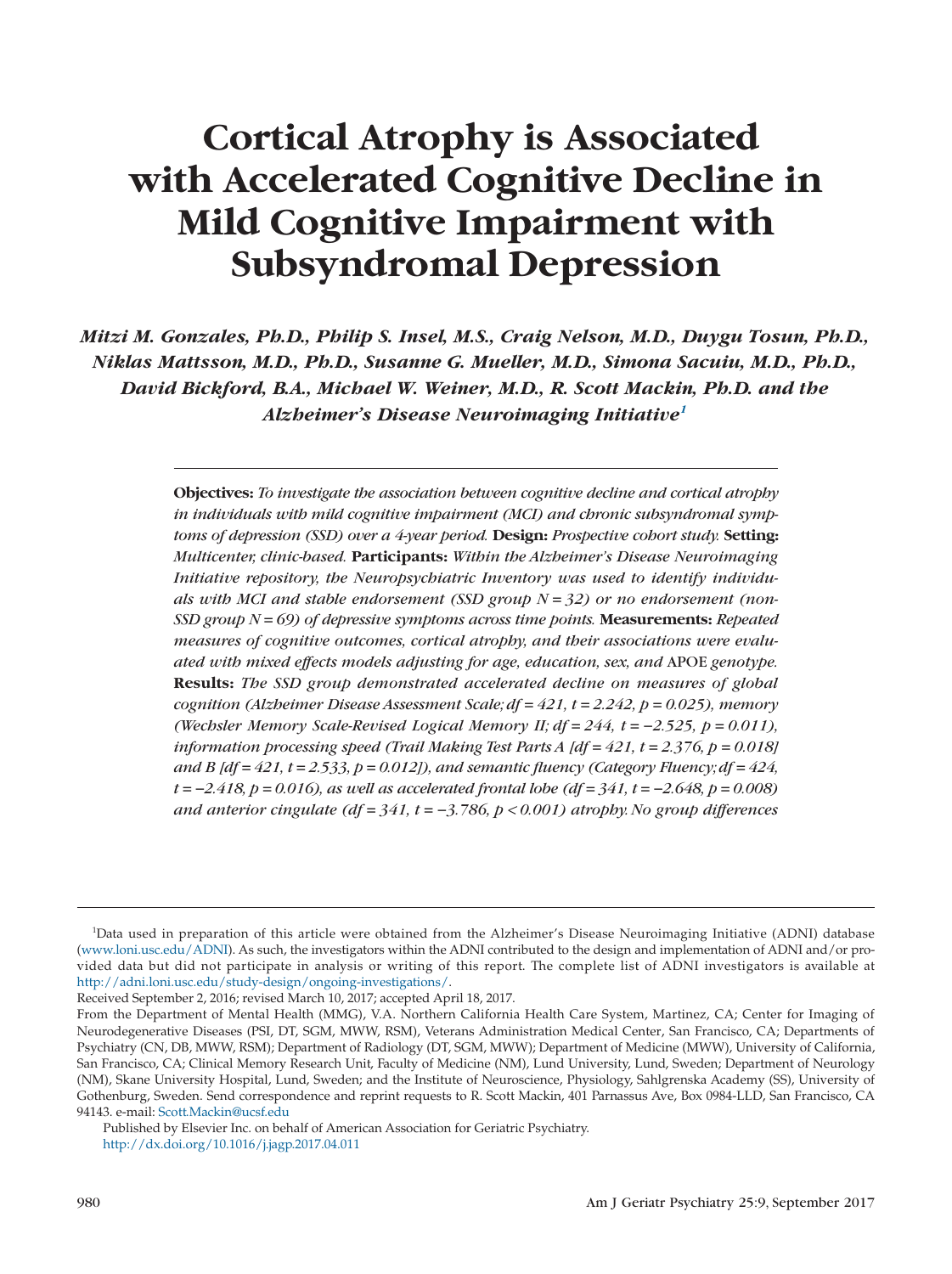*were observed for rate of decline on measures of attention, learning, and confrontation naming or for rate of atrophy in any other regions.Accelerated frontal lobe and anterior cingulate atrophy was associated with cognitive decline on measures of global cognition, information processing speed, and semantic fluency (all p < 0.05), but not memory.* **Conclusions:** *Individuals with chronic SSD may represent an MCI subgroup that is highly vulnerable to accelerated cognitive decline, an effect that may be governed by frontal lobe and anterior cingulate atrophy.* (Am J Geriatr Psychiatry 2017; 25:980–991)

**Key Words:** Depressive symptoms, mild cognitive impairment, cortical atrophy, cognitive decline, frontal lobe, anterior cingulate

M ild cognitive impairment (MCI) has been con-<br>Leptualized as an antecedent to dementia onset.<sup>1</sup> However, only 10% to 15% of those with MCI convert to dementia each year, posing challenges to accurate prediction of individual long-term outcomes within this population. Of note, subsyndromal symptoms of depression (SSD)—depressive symptomatology below the frequency and severity for a diagnosis of major or mild depression<sup>2---</sup>has been associated with more rapid conversion from MCI to Alzheimer disease (AD) dementia, $3$  suggesting that SSD may be an etiological risk factor or prodromal manifestation of dementia neuropathology[.4](#page-10-3) Efforts to disentangle the directionality and temporal association between SSD and dementia within MCI, however, have been limited by the relapse and remitting course of SSD. Within comorbid SSD and MCI populations, 35% of individuals' depressive symptomatology remits, whereas 65% display a stable or worsening course over a 3-year period[.5](#page-10-4) Those with stable or progressive depressive symptomatology may accumulate increased neuropathologic burden over time, heightening the risk for dementia conversion. Thus, longitudinal evaluations of chronic SSD in MCI may provide an optimal framework for assessing the neurobiological correlates of depressive symptomology on cognitive decline.

In accordance with the hypothesis that chronic SSD may confer risk for neuropathology, individuals with MCI and chronic SSD have been found to display more rapid deterioration in global cognitive functioning as well as accelerated progression to AD dementia.<sup>6,7</sup> Lee et al.<sup>8</sup> found that SSD at baseline was associated with accelerated cognitive decline on measures of global cognition, language, processing speed, and executive function across a 2-year period. Although the results indicate that SSD may independently accelerate cognitive decline, little is known about the underlying etiological processes.

Neuroimaging assessments of cortical atrophy may hold particular promise to elucidate the neurobiological mechanisms of SSD-related accelerated cognitive decline in MCI populations. Cortical atrophy in the hippocampus and entorhinal cortex has been consistently reported in MCI.<sup>9</sup> Similarly, late-life depression has been associated with cortical atrophy, particularly within the anterior cingulate, prefrontal cortex, and orbitofrontal cortex[.10](#page-10-8) Nevertheless, few studies have evaluated the associations of chronic SSD with atrophy within MCI samples. The existent literature suggests that atrophy in the anterior cingulate and frontal lobe may be characteristic of chronic SSD in individuals with MCI $,3,8$ indicating that rate of cortical atrophy may be a mechanism linking accelerated cognitive decline and depressive symptomatology.

Thus, the overarching goal of the current study was to determine if accelerated cognitive decline in MCI participants with chronic SSD is associated with rate of cortical atrophy. Based on previous investigations, $6-8$ we predicted that MCI participants with chronic SSD would display accelerated cognitive decline across global cognition, memory, information processing speed, and semantic fluency domains. Additionally, it was hypothesized that MCI participants with SSD would display more rapid cortical atrophy in the frontal lobe and anterior cingulate, but not regions typically associated with MCI due to AD such as the posterior cingulate, temporal lobe, hippocampus, and entorhinal cortex.<sup>9,11</sup> Finally, we hypothesized that SSD-related accelerated cognitive decline within the domains of global cognition, memory, information processing speed, and semantic fluency would be associated with rate of frontal lobe and anterior cingulate atrophy.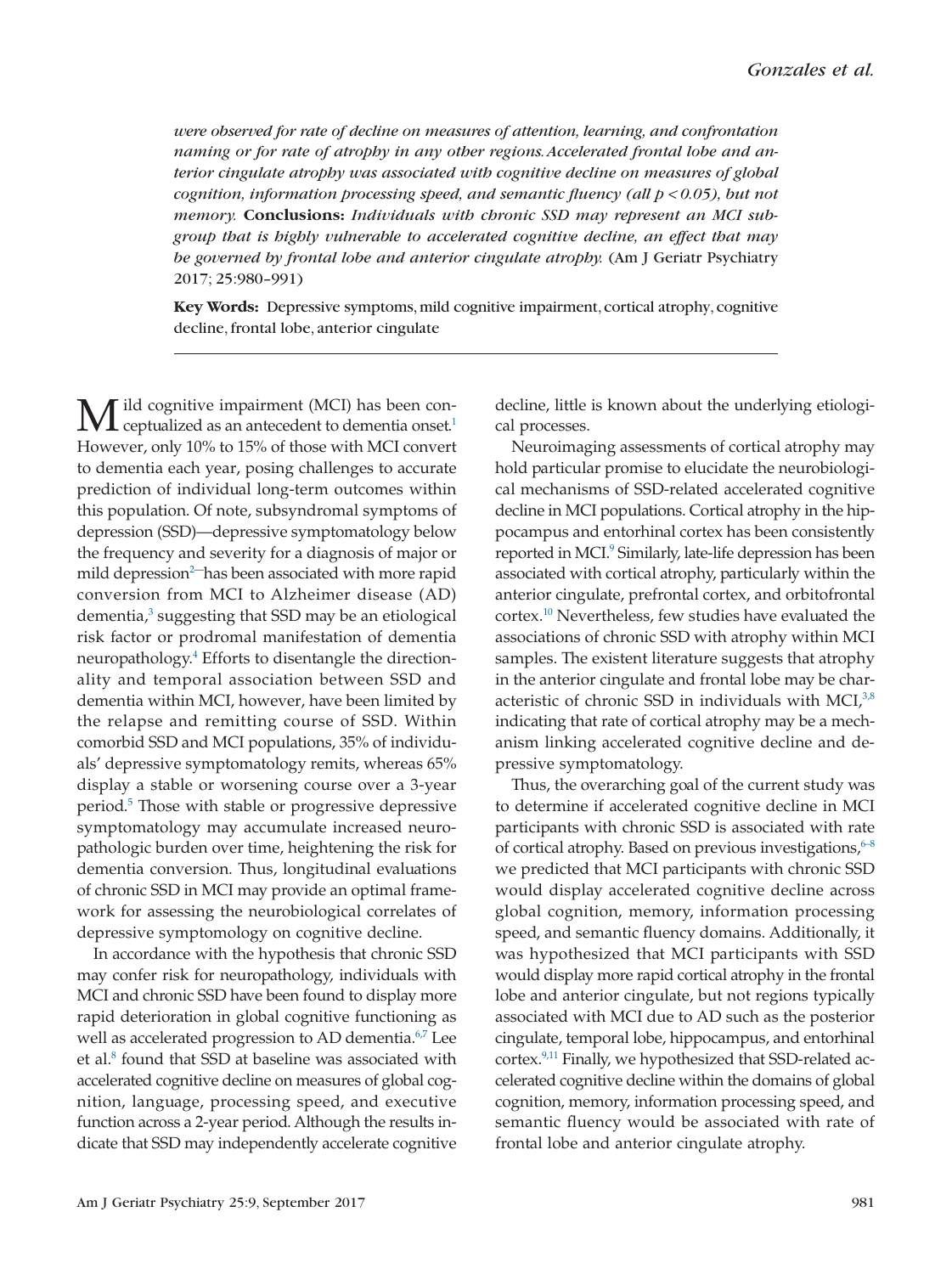# **METHODS**

# **Participants**

Data for the current study were obtained from the September 24, 2015, version of the Alzheimer's Disease Neuroimaging Initiative (ADNI) database [\(adni.loni.usc.edu\)](http://adni.loni.usc.edu). The ADNI study is conducted in accordance with the Declaration of Helsinki and procedures were approved by the institutional review boards of all participating sites. All participants provided written informed consent at enrollment.

From the larger ADNI database, the present study included individuals with baseline magnetic resonance imaging (MRI) data who were diagnosed with MCI by a psychiatrist or neurologist at each study site and reviewed by a central review committee. Criteria for MCI diagnosis included 1) age between 55 and 90 years; 2) subjective memory complaint; 3) Mini-Mental Status Exam score greater than 24; 4) Global Clinical Dementia Rating Scale score =  $0.5$ ; 5) evidence of memory impairment on neuropsychological assessment Wechsler Memory Scale (WMS)–Revised Logical Memory II less than or equal to  $8^{12}$  (adjusted for age and education). Exclusion criteria at baseline included: 1) presence of major depressive disorder or significant symptoms of depression (Geriatric Depression Scale [GDS] > 6); 2) modified Hachinski ischemia score greater than 5; 3) significant neurological or psychiatric illness; 4) use of antidepressant drugs with anticholinergic side effects; and 5) high dose of neuroleptics or chronic sedatives or hypnotics, antiparkinsonian medication, and use of narcotic analgesics.

Participants were classified as SSD if at least one depressive symptom (i.e., depression/dysphoria, apathy/ indifference, or loss of appetite) was endorsed at each timepoint on the informant-based Neuropsychiatric Inventory (NPI).<sup>13</sup> Insomnia was not considered an inclusionary symptom of SSD, given that older adults have been reported to display significant variability in sleep quality over time.<sup>14</sup> Participants were included in the non-SSD group if no depressive symptoms, as described earlier, were reported across all timepoints.

#### **Procedures**

Participants completed clinical, cognitive, laboratory, and neuroimaging assessments every 6 months during the first 2 study years, followed by annual assessments thereafter.

#### **Neuropsychiatric Assessment**

Neuropsychiatric symptoms were evaluated using the informant-based NPI[,13](#page-10-10) which uses a semi-structured interview formant to assess 12 behavioral domains (delusions, hallucinations, agitation, depression, anxiety, euphoria, apathy, disinhibition, irritability, aberrant motor behavior, sleep disturbance, and appetite/ eating changes). If a behavior is endorsed, the informant is asked to assess the frequency on a 4-point scale (ranging 1–4) and the severity on a 3-point scale (ranging 1–3). For the current study, the number of endorsed depressive symptoms on the NPI was used to define the SSD and non-SSD groups.

#### **Cognitive Assessment**

As previously described, participants completed standard clinical neuropsychological instruments with established reliability and validity. The assessment included measures of 1) general cognitive functioning: The Alzheimer's Disease Assessment Scale–Cognitive Scale (ADAS-Cog) total score; $15$  2) verbal learning: WMS Logical Memory I<sup>12</sup> and Rey Auditory Verbal Learning Test (RAVLT) Immediate Recall total scores; 3) memory: WMS Logical Memory  $II^{12}$  and RAVLT Delayed Recall total scores; 4) information processing speed: Trail Making Test Parts A and B time to completion[,16](#page-10-13) Digit Symbol Substitution Test total correct response; $17$  5) semantic fluency: Category fluency (animals) total correct responses; $^{18}$  6) attention: Wechsler Adult Intelligence Scale-Third Edition Digit Span subtest total correct forwards and backwards responses;<sup>17</sup> and 7) confrontation naming: Boston Naming Test-30 item total correct responses.<sup>19</sup>

#### **MRI Acquisition and Analysis**

MRI acquisition and analysis has been previously described.<sup>3</sup> Briefly, high-resolution T1 structural images were obtained using 1.5T General Electric (Fairfield, CT), Philips (Andover, MA), or Siemens (Washington, DC) scanners with standardized MRI protocol and acquisition parameters [\(adni.loni.usc.edu/methods/](http://adni.loni.usc.edu/methods/documents/mri-protocols/) [documents/mri-protocols/\)](http://adni.loni.usc.edu/methods/documents/mri-protocols/). ADNI MRI quality control was conducted at the Mayo Clinic.<sup>20</sup> Cortical thickness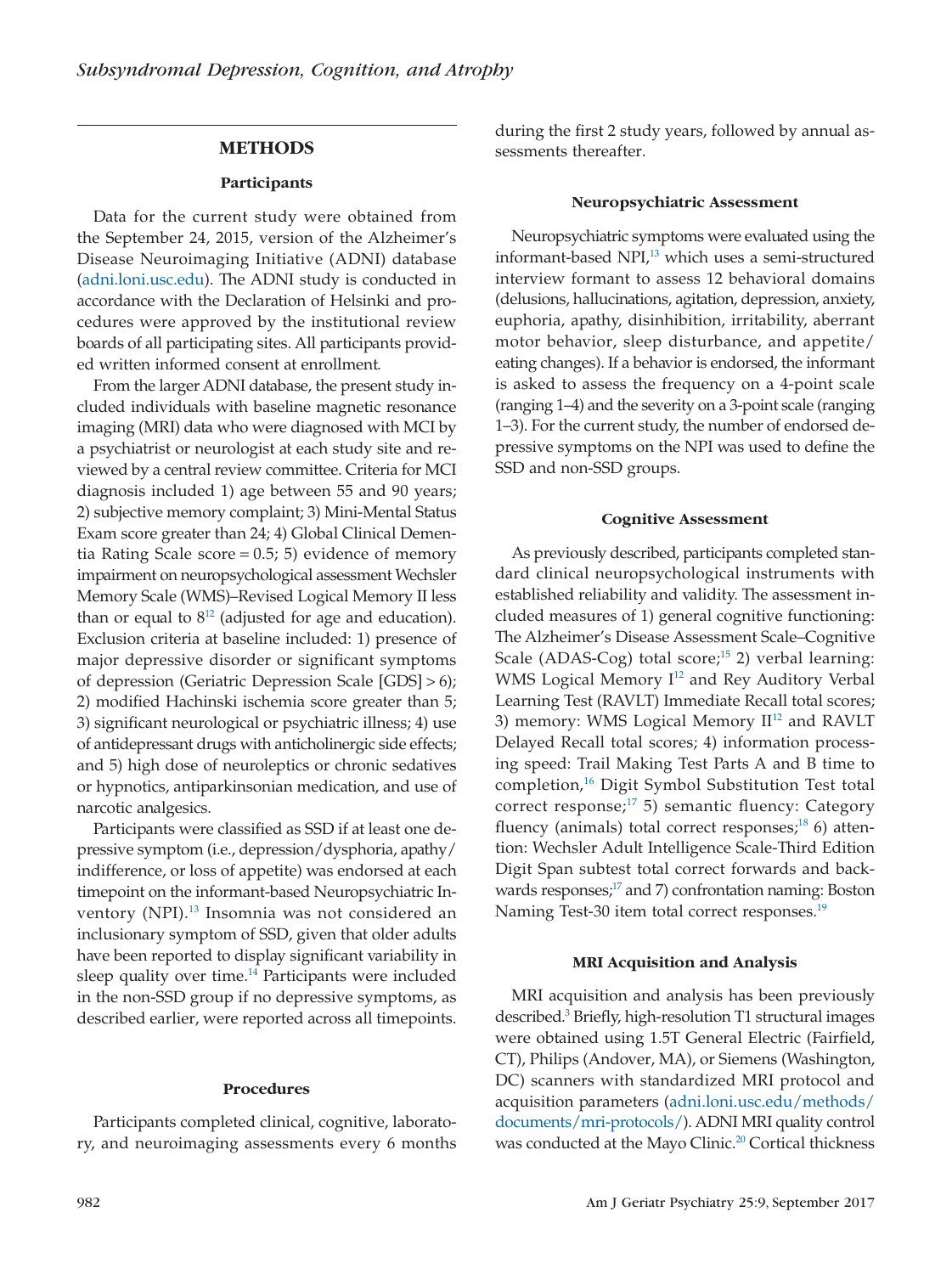quantification was conducted using the Freesurfer Version 4.4 longitudinal processing framework [\(http://](http://surfer.nmr.mgh.harvard.edu/) surfer.nmr.mgh.harvard.edu/ $)$ .<sup>21,22</sup> Similar to prior literature,<sup>3</sup> cortical thickness was derived from nine a priori regions of interest that have been associated with late-life depression and/or MCI:<sup>9-11</sup> frontal lobe (medial and lateral orbitofrontal, rostral and caudal middle frontal, and superior frontal), anterior cingulate (rostral and caudal regions), precuneus, cuneus, posterior cingulate, temporal lobe, parahippocampus, hippocampus, and entorhinal cortex. In exploratory analyses, we also examined five separate subregions of frontal lobe (medial and lateral orbitofrontal, rostral and caudal middle frontal, and superior frontal) and two subregions of the anterior cingulate (rostral and caudal regions). Thickness values in the left and right hemispheres were averaged to obtain one measure for each cortical region of interest.

# **Statistical Analyses**

SSD and non-SSD group differences in demographic characteristics (age, sex, *APOE* status, years of education), NPI scores, and GDS scores were analyzed using Mann-Whitney U tests for continuous measures and Fisher's Exact test for categorical measures. The effects of missing data on demographics, *APOE* status, and chronic SSD were evaluated with a generalized linear mixed effects regression model using a binomial outcome and Wald test–derived p-values.

In order to assess group differences in the rate of cognitive change, we used linear mixed effects regression for repeated measures of the 12 cognitive outcomes with each model separately fit with both a random intercept and slope and an unstructured covariance matrix for the random effects. Independent variables in the model included age, sex, years of education, *APOE* status (at least one *APOE* ε4 allele versus ε4 noncarrier), depression group (chronic SSD versus non-SSD), time since the initial observation, and an interaction between depression group and time since the initial observation.

To examine group differences in rate of cortical atrophy, we modeled repeated measures of cortical thickness in nine a priori regions of interest with linear mixed effects regression with random intercept and slope with covariates for age, sex, *APOE* status, depression group, time since the initial observation, and an interaction between depression group and time since the initial observation. In exploratory analyses, we re-reran the models for the five subregions of the frontal lobe and two subregions of the anterior cingulate cortex. It should be noted that the analyses and sample are similar to previous work by our group,<sup>3</sup> but include a slightly larger sample size.

Finally, we evaluated whether change in cortical atrophy over time in two regions, the frontal lobe and anterior cingulate (selected based on previous literature<sup>3</sup>), was associated with the rate of cognitive decline in measures with a significant SSD group effect. This analysis was done in two steps. In step 1, subjectspecific rates of cognition and atrophy were estimated separately using mixed effects regression. In step 2, rates of cognitive decline were then regressed on atrophy rates, adjusting for age, sex, and APOE genotype. Steps 1 and 2 were repeated in 500 bootstrap samples to estimate the variance of the association between atrophy and cognitive decline and test for its significance. In exploratory analyses, we also tested the interaction term between atrophy and SSD to predict changes in cognition. Additionally, we assessed the correlation between baseline cortical thickness and cognitive measures to evaluate for potential confounds in our models.

Model fits were assessed by examination of the residuals. All p values were two-tailed and cognitive and cortical atrophy outcomes were adjusted for multiple comparisons using a false discovery rate (FDR) correction. Statistical analyses were conducted with the R Package (version 2.8.1, The R Foundation for Statistical Computing, [http://www.r.project.org/\)](http://www.r.project.org/).

# **RESULTS**

#### **Demographic Factors**

The baseline study sample included 32 participants in the SSD group and 69 participants in the non-SSD group. Median follow-up time was 3 years, with a median of six neuropsychological assessments (with the exception of the WMS [median: 4]) and five MRI scans. As seen in [Table 1,](#page-4-0) there were no baseline differences between SSD and non-SSD groups with regard to sociodemographics (age, sex, years of education), *APOE* status, or baseline MMSE score. The SSD group had significantly higher scores on the GDS and NPI than the non-SSD group.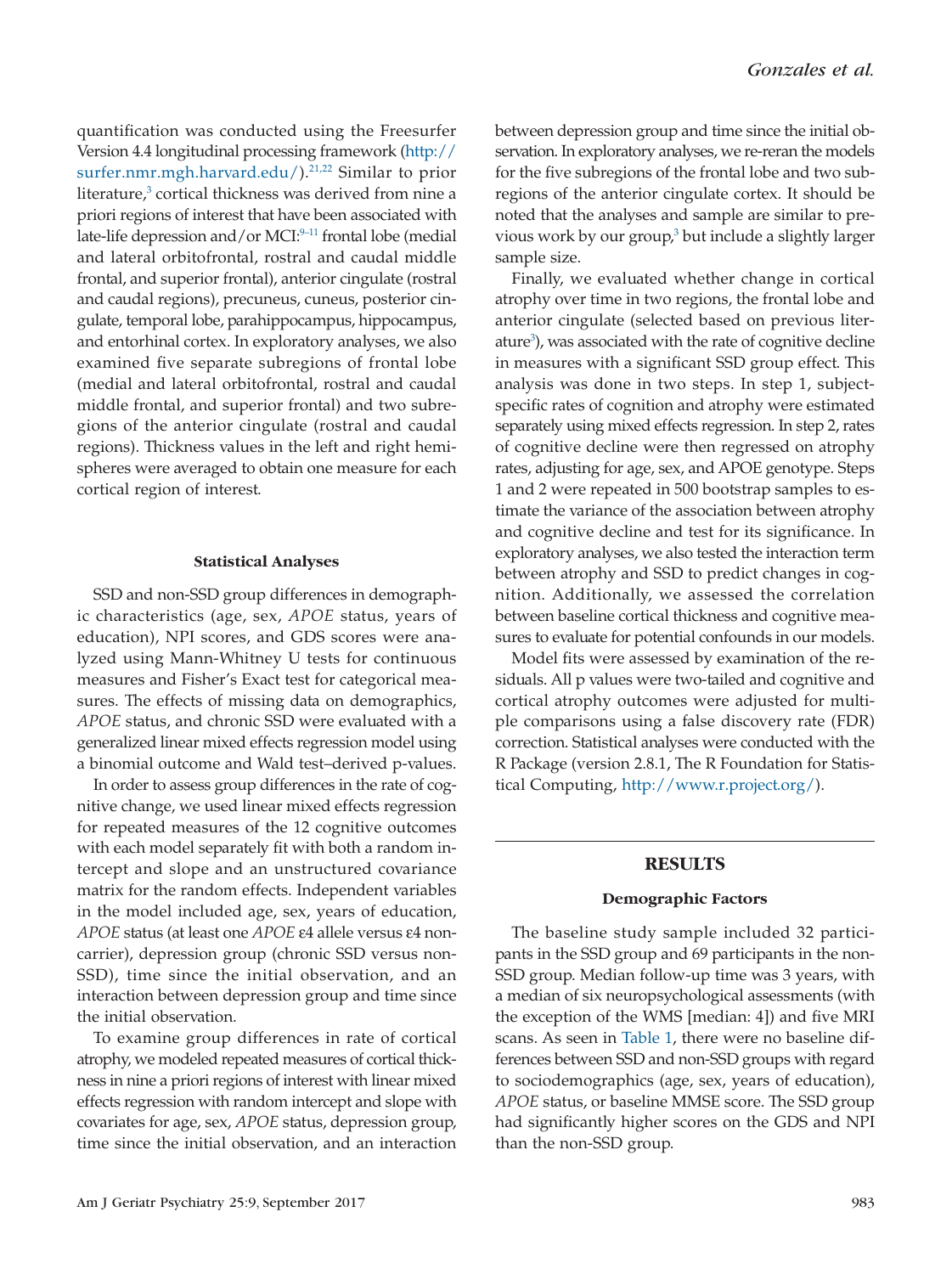|                                         |                  |                  | <b>Mann-Whitney</b><br><b>U</b> or Fisher's |
|-----------------------------------------|------------------|------------------|---------------------------------------------|
|                                         | Non-SSD          | <b>SSD</b>       | Exact                                       |
|                                         | $(N = 69)$       | $(N = 32)$       | р                                           |
| Age, years                              | $73.71 \pm 7.99$ | $75.84 \pm 7.59$ | 0.278                                       |
| Sex (M:F)                               | 47:22            | 24:8             | 0.640                                       |
| <i>APOE</i> status<br>$($ £4:non-£4 $)$ | 35:34            | 19:13            | 0.521                                       |
| Education, years                        | $15.93 \pm 3.01$ | $15.62 \pm 2.86$ | 0.547                                       |
| <b>MMSE</b>                             | $27.19 \pm 1.90$ | $27.09 \pm 1.69$ | 0.742                                       |
| <b>GDS</b> Total Score                  | $1.28 \pm 1.24$  | $2.19 \pm 1.51$  | 0.004                                       |
| <b>NPI</b> Total Score                  | $0.43 \pm 0.83$  | $5.41 \pm 4.05$  | < 0.001                                     |

<span id="page-4-0"></span>

| TABLE 1. Demographic and Clinical Characteristics of SSD |
|----------------------------------------------------------|
| Groups at Baseline ( $N = 101$ , df = 99)                |

*Notes*: Group differences were analyzed using Mann-Whitney U tests for continuous measures and Fisher's Exact test for categorical measures. All values represent mean ± standard deviation unless otherwise noted. GDS: Geriatric Depression Scale; MCI: mild cognitive impairment; MMSE: Mini Mental Status Exam; NPI: Neuropsychiatric Inventory; SSD: subsyndromal depression.

# **Baseline Cognitive Performance**

There were no baseline differences in cognitive performance between SSD and non-SSD groups with the exception of poorer performance of the SSD group on one measure, RAVLT Immediate Recall (Table 2).

# **Rate of Cognitive Decline in SSD**

As compared with the non-SSD group, the SSD group displayed significantly accelerated cognitive decline on 5 out of the 12 cognitive measures in the fully adjusted models [\(Table 3\)](#page-5-0): ADAS-Cog, Trail Making Test Parts A and B, WMS Logical Memory Delayed Recall, and Category Fluency. With FDR correction, the results for the Trail Making Test Parts A and B, WMS Logical Memory Delayed Recall, and Category Fluency were at the  $p = 0.05$  level.

### **Baseline Cortical Thickness**

At baseline, the SSD group demonstrated lower temporal lobe and entorhinal cortex cortical thickness [\(Table 4\)](#page-5-0). No other significant differences were observed.

### **Rate of Cortical Atrophy in SSD**

In the fully adjusted models, the SSD group demonstrated accelerated atrophy in the frontal and anterior cingulate relative to the non-SSD group [\(Table 5\)](#page-6-0). Significant findings were also observed in the majority of subregions of the anterior cingulate and frontal lobe including the rostral anterior cingulate  $(df = 341,$  $β = -0.029$ , SE = 0.011, t = -2.782, p = 0.006); caudal anterior cingulate (df = 341, β = -0.042, SE = 0.011, t =  $-3.652$ , p < 0.001), medial orbitofrontal (df = 341, β=−0.023, SE = 0.008, t = −2.780, p = 0.006), rostral middle frontal (df = 341,  $\beta$  = -0.018, SE = 0.007, t =  $-2.459$ , p = 0.014), and superior frontal (df = 341,

**TABLE 2. Linear Mixed Effects Regression Results of the Relationship Between SSD in MCI and Cognitive Performance Baseline (df = 95)**

|                                      |                       | <b>SSD</b>         |                   | Standard |          |                    |       |
|--------------------------------------|-----------------------|--------------------|-------------------|----------|----------|--------------------|-------|
|                                      | Non-SSD<br>$(N = 69)$ | $(N = 32)$         | <b>B</b> Estimate | Error    | t        | p                  | FDR p |
| Alzheimer's Disease Assessment Scale | $10.72 \pm 4.31$      | $12.47 \pm 3.71$   | 1.277             | 0.802    | 1.592    | 0.115              | 0.614 |
| WMS Logical Memory I                 | $7.57 \pm 3.16$       | $6.75 \pm 3.34$    | $-0.676$          | 0.649    | $-1.042$ | 0.300              | 0.614 |
| <b>RAVLT Immediate Recall</b>        | $36.54 \pm 11.17$     | $28.72 \pm 8.07$   | $-5.669$          | 1.979    | $-2.864$ | 0.005 <sup>a</sup> | 0.067 |
| WMS Logical Memory II                | $4.30 \pm 3.01$       | $3.47 \pm 2.29$    | $-0.768$          | 0.632    | $-1.216$ | 0.227              | 0.614 |
| <b>RAVLT Delayed Recall</b>          | $2.94 \pm 3.52$       | $2.19 \pm 1.96$    | 0.309             | 0.593    | 0.521    | 0.603              | 0.784 |
| <b>Trail Making Test A</b>           | $41.91 \pm 24.09$     | $45.09 \pm 20.16$  | 1.638             | 4.291    | 0.382    | 0.703              | 0.831 |
| <b>Trail Making Test B</b>           | $117.17 \pm 68.22$    | $151.91 \pm 84.69$ | 16.753            | 14.731   | 1.372    | 0.258              | 0.614 |
| Digit Symbol Substitution Test       | $39.99 \pm 10.46$     | $35.88 \pm 9.98$   | $-3.401$          | 2.331    | $-1.459$ | 0.148              | 0.614 |
| Category Fluency (animals)           | $16.00 \pm 5.32$      | $15.69 \pm 4.43$   | $-0.124$          | 1.056    | $-0.118$ | 0.907              | 0.929 |
| WAIS-III Digit Span Forwards         | $8.67 \pm 1.98$       | $8.06 \pm 2.14$    | $-0.334$          | 0.398    | $-0.840$ | 0.403              | 0.655 |
| WAIS-III Digit Span Backwards        | $6.10 \pm 2.10$       | $6.22 \pm 2.21$    | $-0.034$          | 0.383    | $-0.089$ | 0.929              | 0.929 |
| <b>Boston Naming Test</b>            | $26.07 \pm 3.41$      | $24.44 \pm 4.33$   | $-0.778$          | 0.795    | $-0.978$ | 0.331              | 0.614 |

*Notes*: Longitudinal cognitive data was regressed on age, sex, years of education, APOE status, SSD group, time interval from baseline, and the interaction between SSD group and time interval from baseline using linear mixed models. MCI: mild cognitive impairment; RAVLT: Rey Auditory Verbal Learning Test; SSD: subsyndromal depression; WAIS-III: Wechsler Adult Intelligence Scale-Third Edition; WMS: Wechsler Memory Scale.

<span id="page-4-1"></span> $\mathrm{^{a}p} < 0.05$ .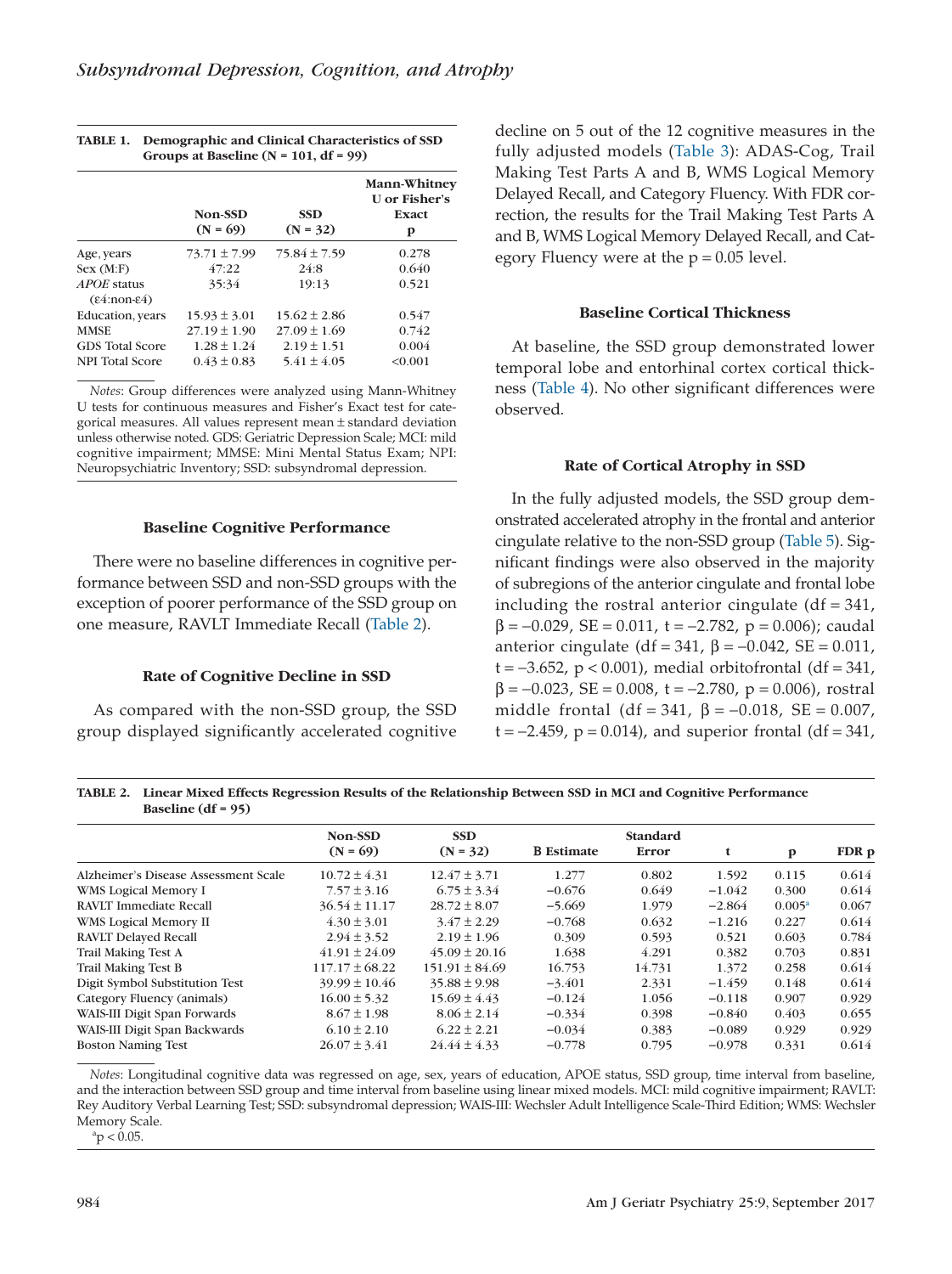|                                      | <b>Interaction Between SSD and Time</b> |                  |                       |          |                    |       |  |
|--------------------------------------|-----------------------------------------|------------------|-----------------------|----------|--------------------|-------|--|
|                                      | df                                      | $\beta$ Estimate | <b>Standard Error</b> | t        | $\mathbf{p}$       | FDR p |  |
| Alzheimer's Disease Assessment Scale | 421                                     | 1.580            | 0.705                 | 2.242    | $0.025^a$          | 0.061 |  |
| WMS Logical Memory I                 | 245                                     | $-0.300$         | 0.287                 | $-1.046$ | 0.297              | 0.445 |  |
| <b>RAVLT Immediate Recall</b>        | 423                                     | 0.290            | 0.719                 | 0.403    | 0.687              | 0.687 |  |
| WMS Logical Memory II                | 244                                     | $-0.698$         | 0.274                 | $-2.525$ | 0.011 <sup>a</sup> | 0.054 |  |
| <b>RAVLT Delayed Recall</b>          | 421                                     | 0.116            | 0.248                 | 0.466    | 0.641              | 0.687 |  |
| <b>Trail Making Test A</b>           | 421                                     | 4.681            | 1.970                 | 2.376    | $0.018^a$          | 0.054 |  |
| <b>Trail Making Test B</b>           | 411                                     | 12.150           | 4.796                 | 2.533    | $0.012^a$          | 0.054 |  |
| Digit Symbol Substitution Test       | 391                                     | $-0.782$         | 0.895                 | $-0.874$ | 0.383              | 0.503 |  |
| Category Fluency (animals)           | 424                                     | $-0.855$         | 0.354                 | $-2.418$ | $0.016^a$          | 0.054 |  |
| WAIS-III Digit Span Forwards         | 392                                     | $-0.190$         | 0.154                 | $-1.233$ | 0.218              | 0.374 |  |
| WAIS-III Digit Span Backwards        | 390                                     | $-0.133$         | 0.164                 | $-0.809$ | 0.419              | 0.503 |  |
| <b>Boston Naming Test</b>            | 423                                     | $-0.466$         | 0.375                 | $-1.242$ | 0.215              | 0.374 |  |

#### <span id="page-5-0"></span>**TABLE 3. Linear Mixed Effects Regression Results of the Relationship Between SSD in MCI and Change in Cognitive Performance Across the 4-Year Interval**

*Notes:* Longitudinal cognitive data was regressed on age, sex, years of education, *APOE* status, SSD group, time interval from baseline, and the interaction between SSD group and time interval from baseline using linear mixed models. MCI: mild cognitive impairment; RAVLT: Rey Auditory Verbal Learning Test; SSD: subsyndromal depression; WAIS-III: Wechsler Adult Intelligence Scale-Third Edition; WMS: Wechsler Memory Scale.

<span id="page-5-1"></span> $\mathrm{^{a}p} \leq 0.05.$ 

#### **TABLE 4. Linear Mixed Effects Regression Results of the Relationship Between SSD in MCI and Cortical Thickness in A Priori Regions of Interest at Baseline (df = 95)**

|                     | <b>B</b> Estimate | <b>Standard Error</b> |          |                    | FDR p |
|---------------------|-------------------|-----------------------|----------|--------------------|-------|
| Frontal lobe        | $-0.050$          | 0.034                 | $-1.460$ | 0.148              | 0.542 |
| Anterior cingulate  | $-0.001$          | 0.551                 | 0.017    | 0.987              | 0.987 |
| Precuneus           | $-0.038$          | 0.040                 | $-0.947$ | 0.832              | 0.659 |
| Cuneus              | 0.006             | 0.026                 | 0.212    | 0.532              | 0.915 |
| Posterior cingulate | $-0.051$          | 0.044                 | $-1.164$ | 0.247              | 0.659 |
| Temporal lobe       | $-0.119$          | 0.045                 | $-2.655$ | 0.009 <sup>a</sup> | 0.051 |
| Parahippocampus     | $-0.030$          | 0.067                 | $-0.451$ | 0.653              | 0.896 |
| Hippocampus         | $-98.919$         | 107.474               | $-0.920$ | 0.356              | 0.659 |
| Entorhinal cortex   | $-0.279$          | 0.102                 | $-2.729$ | 0.008 <sup>a</sup> | 0.051 |

<span id="page-5-2"></span>*Notes:* Longitudinal cortical atrophy was regressed on age, sex, *APOE* status, SSD group, time interval from baseline, and the interaction between SSD group and time interval from baseline using linear mixed models. MCI: mild cognitive impairment; SSD: subsyndromal depression.  $\rm{^{a}p} < 0.05$ .

 $\beta = -0.021$ , SE = 0.009, t = -2.269, p = 0.024). No significant group differences were observed in the lateral orbitofrontal (df = 341, β=−0.019, SE = 0.010, t = −1.897,  $p = 0.059$ ) or caudal middle frontal gyri (df = 341,  $\beta = -0.017$ , SE = 0.009, t = -1.855, p = 0.064). All significant results persisted with multiple comparisons correction (FDR  $p < 0.05$ ).

# **Relation between Rate of Change in Cognition and Cortical Thickness**

Accelerated frontal lobe atrophy was associated with more rapid decline on the ADAS-Cog, Trail Making

Test Part B, and Category Fluency [\(Table 6,](#page-6-0) [Figure 1\)](#page-7-0). Accelerated anterior cingulate lobe atrophy was associated with faster decline on the ADAS-Cog, Trail Making Test Part A and B, and Category Fluency [\(Table 6,](#page-6-0) [Figure 1\)](#page-7-0). No significant interactions between rate of atrophy and SSD group were observed across cognitive measures (all  $p > 0.05$ ). There were significant baseline correlations between frontal lobe cortical thickness and Trail Making Test Parts A and B [\(Table 6\)](#page-6-0), so these models were re-analyzed statistically adjusting for this association. The association between rate of frontal lobe atrophy and decline in Trail Making Test Part A remained nonsignificant ( $\beta$  = −0.430,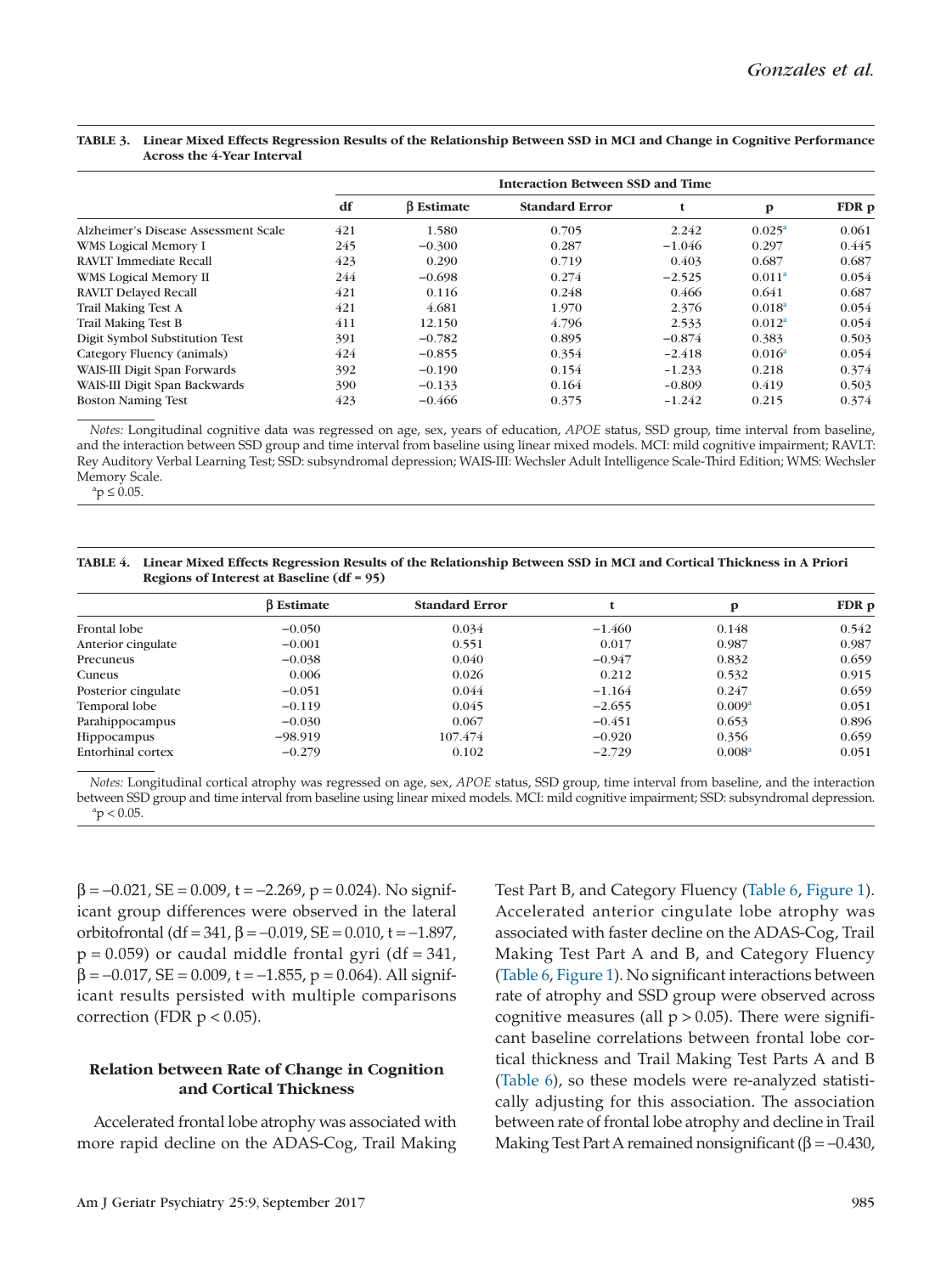<span id="page-6-0"></span>**TABLE 5. Linear Mixed Effects Regression Results of the Relationship Between SSD in MCI and Change in Cortical Thickness in A Priori Regions of Interest Over the 4-Year Study Interval (df = 341)**

|                     | <b>Interaction Between SSD and Time</b> |                       |          |                    |         |  |  |  |
|---------------------|-----------------------------------------|-----------------------|----------|--------------------|---------|--|--|--|
|                     | <b>B</b> Estimate                       | <b>Standard Error</b> |          | р                  | FDR p   |  |  |  |
| Frontal lobe        | $-0.020$                                | 0.007                 | $-2.648$ | 0.008 <sup>a</sup> | 0.040   |  |  |  |
| Anterior cingulate  | $-0.036$                                | 0.009                 | $-3.786$ | $\leq 0.001^a$     | < 0.001 |  |  |  |
| Precuneus           | $-0.009$                                | 0.007                 | $-1.238$ | 0.217              | 0.380   |  |  |  |
| Cuneus              | $-0.003$                                | 0.005                 | $-0.626$ | 0.532              | 0.760   |  |  |  |
| Posterior cingulate | $-0.015$                                | 0010                  | $-1.518$ | 0.130              | 0.320   |  |  |  |
| Temporal lobe       | $-0.018$                                | 0.010                 | $-1.706$ | 0.089              | 0.300   |  |  |  |
| Parahippocampus     | $-0.012$                                | 0.010                 | $-1.212$ | 0.226              | 0.380   |  |  |  |
| <b>Hippocampus</b>  | $-5.924$                                | 14.530                | $-0.408$ | 0.684              | 0.860   |  |  |  |
| Entorhinal cortex   | 0.001                                   | 0.019                 | 0.042    | 0.967              | 0.970   |  |  |  |

<span id="page-6-1"></span>*Notes:* Longitudinal cortical atrophy was regressed on age, sex, *APOE* status, SSD group, time interval from baseline, and the interaction between SSD group and time interval from baseline using linear mixed models. MCI: mild cognitive impairment; SSD: subsyndromal depression.  $\rm{^{a}p} < 0.05$ .

| TABLE 6. Associations Between Change in Cortical Thickness and Change in Cognition Over Time |  |  |  |
|----------------------------------------------------------------------------------------------|--|--|--|
|                                                                                              |  |  |  |

| <b>Cognitive Measure</b>                | <b>Cortical Thickness</b><br>Region | <b>Baseline Cognition and</b><br><b>Thickness Correlation</b> | <b>Association Between Change in Cortical</b><br>Thickness and Change in Cognition |                       |          |                      |
|-----------------------------------------|-------------------------------------|---------------------------------------------------------------|------------------------------------------------------------------------------------|-----------------------|----------|----------------------|
|                                         |                                     | Rho(p value)                                                  | <b>B</b> Estimate                                                                  | <b>Standard Error</b> | t        | p                    |
| Alzheimer's Disease<br>Assessment Scale | Frontal lobe                        | $-0.156(0.120)$                                               | $-0.993$                                                                           | 0.362                 | $-2.743$ | 0.007 <sup>a</sup>   |
| WMS Logical Memory II                   | Frontal lobe                        | 0.033(0.886)                                                  | 0.114                                                                              | $-1.803$              | 1.390    | 0.168                |
| <b>Trail Making Test A</b>              | Frontal lobe                        | $-0.277(0.005^{\circ})$                                       | $-2.376$                                                                           | 1.318                 | 2.376    | 0.075                |
| <b>Trail Making Test B</b>              | Frontal lobe                        | $-0.303(0.002^{\alpha})$                                      | $-5.639$                                                                           | 1.795                 | $-3.142$ | 0.002 <sup>a</sup>   |
| Category Fluency (animals)              | Frontal lobe                        | 0.187(0.062)                                                  | 0.247                                                                              | 0.111                 | 2.225    | 0.028 <sup>a</sup>   |
| Alzheimer's Disease<br>Assessment Scale | Anterior cingulate                  | $-0.149(0.139)$                                               | $-1.119$                                                                           | 0.378                 | $-2.960$ | 0.004 <sup>a</sup>   |
| WMS Logical Memory II                   | Anterior cingulate                  | $-0.078(0.439)$                                               | 0.110                                                                              | 0.073                 | 1.507    | 0.134                |
| <b>Trail Making Test A</b>              | Anterior cingulate                  | 0.003(0.977)                                                  | $-2.581$                                                                           | 1.127                 | $-2.290$ | $0.024$ <sup>a</sup> |
| <b>Trail Making Test B</b>              | Anterior cingulate                  | $-0.100(0.321)$                                               | $-5.253$                                                                           | 1.528                 | $-3.438$ | 0.001 <sup>a</sup>   |
| Category Fluency (animals)              | Anterior cingulate                  | 0.108(0.286)                                                  | 0.207                                                                              | 0.103                 | 2.010    | $0.046^{\rm a}$      |

*Notes:* This analysis was done in two steps. In step 1, subject-specific rates of cognition and atrophy were estimated separately using mixed effects regression. In step 2, rates of cognitive decline were then regressed on atrophy rates, adjusting for age, sex, and *APOE* genotype. Steps 1 and 2 were repeated in 500 bootstrap samples to estimate the variance of the association between atrophy and cognitive decline and test for its significance. Refer to [Tables 3 and 5](#page-5-0) for degrees of freedom in each of the models for cognitive and cortical atrophy analyses, respectively. WMS: Wechsler Memory Scale.

<span id="page-6-2"></span> $\mathrm{^{a}p} \leq 0.05.$ 

SE = 1.519, t =  $-0.283$ , p = 0.777) and Trail Making Test Part B was no longer statistically significant after this adjustment (β = -1.406, SE = 1.037, t = -1.356,  $p = 0.179$ .

### **DISCUSSION**

This study evaluated the association between rate of cortical atrophy and cognitive decline in participants with MCI and chronic SSD over an extended 4-year period. Our results demonstrate that MCI participants with chronic SSD 1) display accelerated cognitive decline longitudinally on measures of global cognition, memory, information processing speed, and semantic fluency; 2) display accelerated rate of frontal lobe and anterior cingulate atrophy over time; and 3) show cognitive decline on measures of global cognition, information processing speed, and semantic fluency associated with frontal lobe and anterior cingulate atrophy independent of SSD.

Consistent with the literature indicating that depression is a risk factor for dementia, $67$  within this MCI sample chronic SSD was associated with accelerated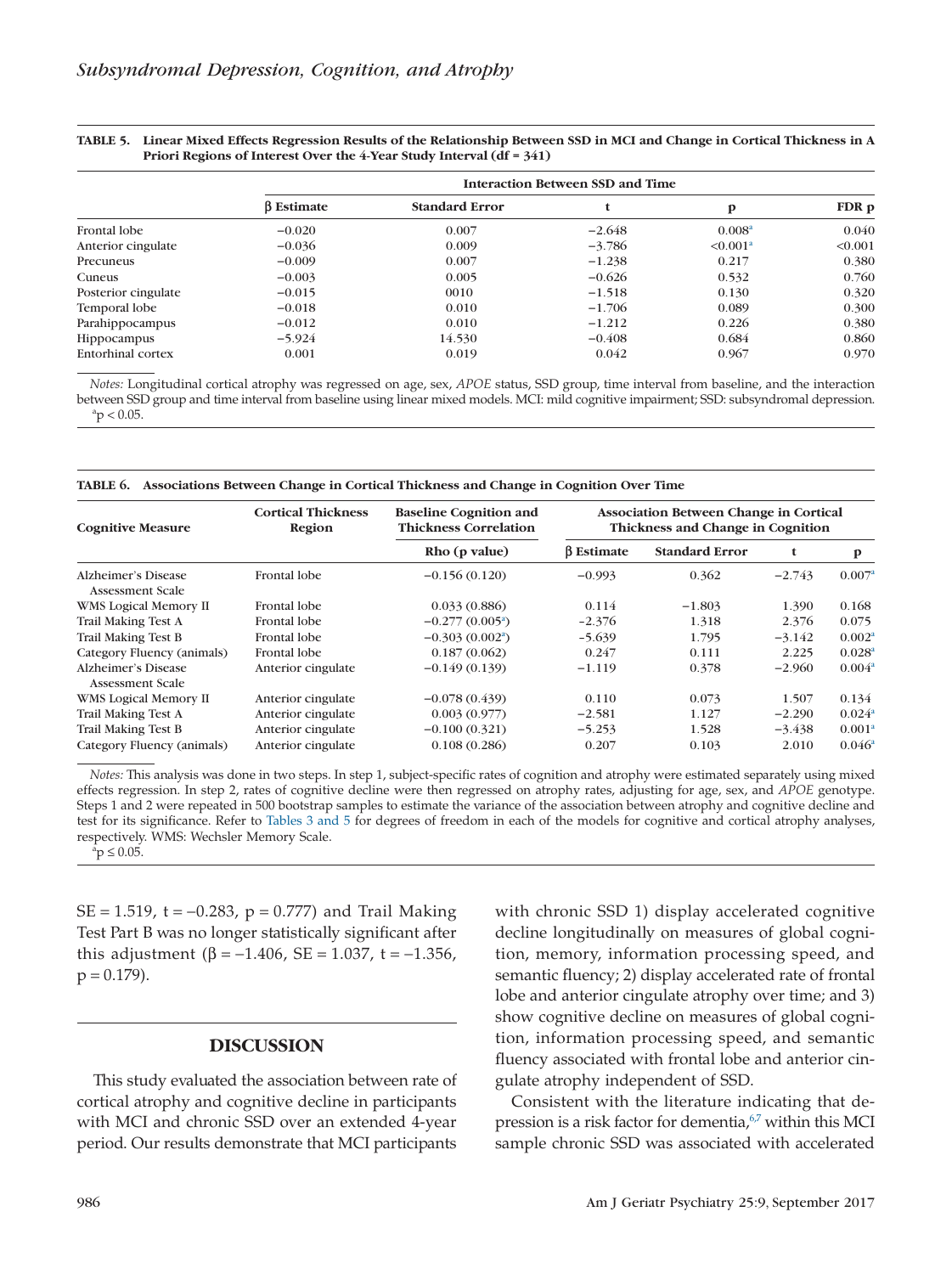<span id="page-7-0"></span>



decline on measures of global cognition, memory, information processing speed, and semantic fluency. The findings persisted over and above adjustment for other well-established cognitive decline risk factors including age, education, and *APOE* status,<sup>23</sup> indicating that the association of chronic SSD with cognition is independent of these factors. The current results support the literature suggesting that late life depressive symptomatology is associated with executive dysfunction and cognitive slowing.<sup>24</sup> Moreover, our data demonstrate that chronic SSD is also associated with cognitive decline in the broader domains of global cognition,

memory, and semantic fluency, which have been less commonly assessed. Finally, by examining an MCI sample, the findings indicate that chronic SSD may accelerate cognitive decline within an already cognitively vulnerable population and may serve as a useful predictor for future cognitive deterioration with this population.

In addition to accelerated cognitive decline, chronic SSD in MCI participants was also associated with more rapid frontal lobe and anterior cingulate atrophy independent of age, education, and *APOE* status. Latelife depression has been consistently associated with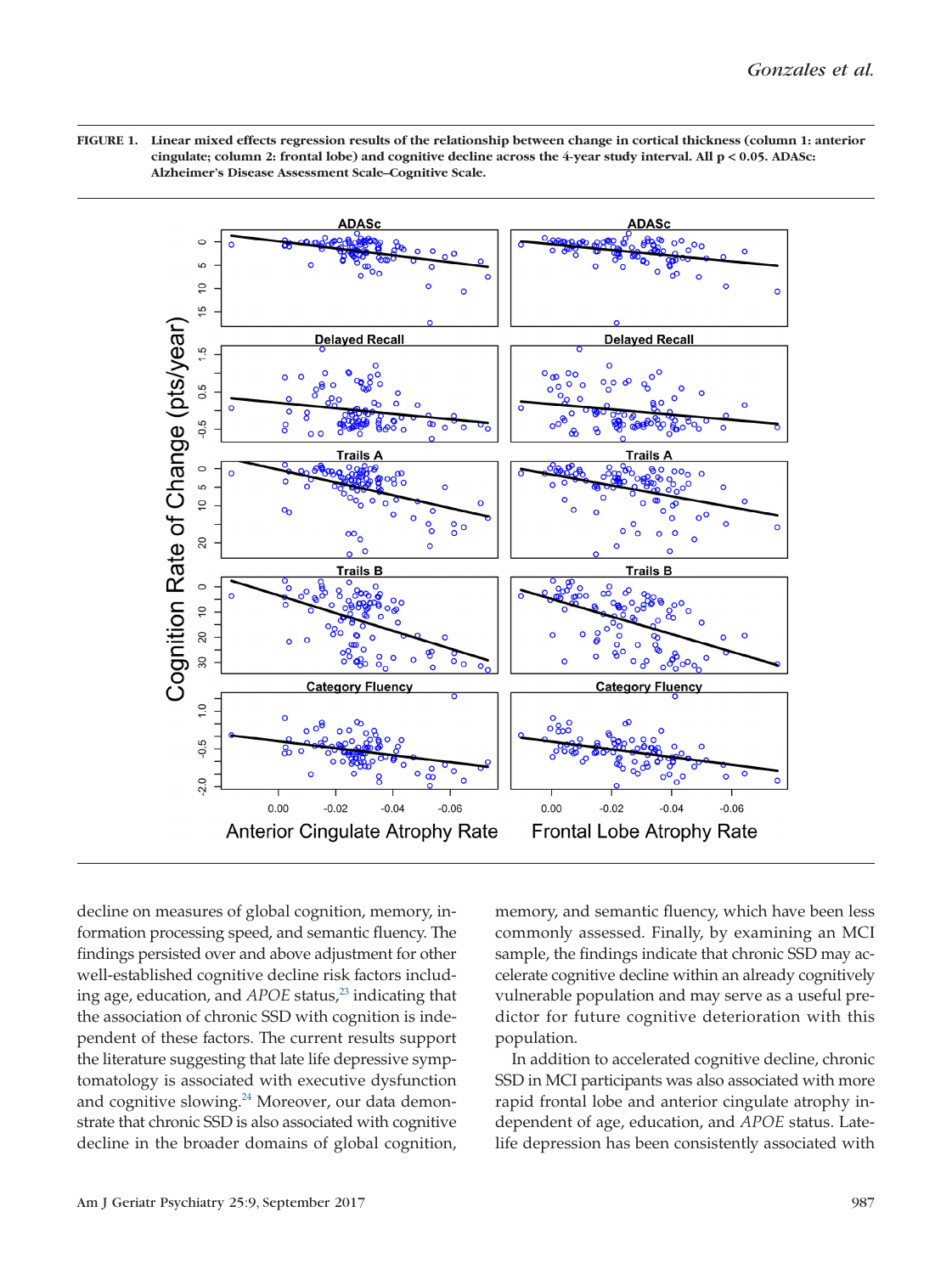structural and functional abnormalities in these two regions including lower task-related activation, $25$ cortical thickness,<sup>26</sup> white matter integrity,<sup>27</sup> and cerebral perfusion.<sup>28</sup> The current results confirm previous findings<sup>3</sup> by demonstrating that even depressive symptomatology below the threshold for clinical diagnosis may be associated with accelerated atrophy. Thus, chronic SSD may represent an etiological risk factor or biomarker for accelerated frontal lobe and anterior cingulate atrophy within MCI populations.

In the current study, no significant group differences in rate of atrophy were observed in the regions most commonly associated with MCI and AD including the posterior cingulate, precuneus, temporal lobe, parahippocampus, hippocampus, and entorhinal cortex[.9,11](#page-10-7) Atrophy in these regions may be consistent across the sample because all participants had a diagnosis of MCI. In contrast, accelerated degradation in the frontal lobe and anterior cingulate was uniquely associated with chronic SSD, indicating that depressive symptomatology may reflect cerebral pathology distinct from typical AD pathology.<sup>9,11</sup>

Finally, our results demonstrated that accelerated cognitive decline in global cognition, information processing speed, and semantic fluency was associated with rate of frontal lobe and anterior cingulate atrophy. The frontal lobe and anterior cingulate act in concert with one another and subcortical regions to govern attentional regulation, task switching, and response sequencing,<sup>29,30</sup> processes fundamental to performance in the affected cognitive domains. Our results suggest that more rapid frontal lobe and anterior cingulate atrophy may be an underlying mechanism of SSD-related accelerated cognitive decline in MCI.

In contrast to global cognition, information processing speed, and semantic fluency, decline in memory performance was not significantly associated with cortical atrophy in either the frontal lobe or the anterior cingulate. Successful memory retrieval is governed by concurrent activation of the frontal and medial temporal lobes.<sup>31</sup> Within MCI populations, there is evidence to suggest that in addition to temporal atrophy, disconnection between the entorhinal cortex and higher cortical regions may underlie impaired memory recall[.32](#page-10-27) Thus, joint examinations of structural neuroimaging with functional connectivity may distinguish neural networks that can be targeted to prevent or attenuate memory decline in comorbid chronic SSD and MCI populations.

Although the etiology of advanced atrophy in chronic SSD has yet to be fully defined, several potential mechanisms have been proposed. In particular, white matter damage, which has been commonly reported in latelife depression, $27$  has been linked with secondary gray matter degeneration, hypometabolism, and conversion from MCI to dementia.<sup>33</sup> Additionally, depressive symptomatology in geriatric populations has been associated with reduced cerebral blood within the frontal lobe and anterior cingulate[.28](#page-10-24) Hypoperfusion in these regions may induce neuronal degeneration, $34$  resulting in cortical atrophy. Depressive symptomatology and chronic stress have been associated with hypercortisolemia, $35$  which may diminish neurotrophin levels and accelerate atrophy in vulnerable brain regions.<sup>36</sup> Of note, a prior postmortem study detected higher levels of inflammation in the frontal lobe and anterior cingulate within depressed individuals[.37](#page-11-4) Finally, it has been proposed that depressive symptomatology may contribute to neurodegeneration by increasing β amyloid and tauprotein accumulation, $38$  which may extend damage to regions typically preserved in MCI such as the frontal lobe and anterior cingulate.

The results of the current study must be considered within the strengths and limitations of the study design. The strengths of the study include the relatively large sample size with repeated neuropsychological and neuroimaging data over a 4-year period. Furthermore, the ADNI data set provides a well-characterized sample and includes strong adherence to clinical MCI diagnosis guidelines and thorough quality control for neuroimaging data. The ADNI cohort is limited to amnestic MCI, however, and it is possible that effects related to SSD may be different in a more heterogeneous MCI sample. Another limitation of the current sample is the relatively high educational attainment of the subjects, which limits the generalizability of the results. Also, the current study was restricted to subsyndromal symptoms of depression because more significant depressive symptomology is an exclusion criterion for the ADNI study. It is possible that the cognitive and neuropathologic profiles of individuals with major and minor depression may differ from those in the current study. Additionally, at baseline, the SSD group displayed poorer performance on one measure of learning and reduced entorhinal and temporal lobe cortical thickness in comparison with the non-SSD group, indicating that they may have more advanced disease severity in some brain regions.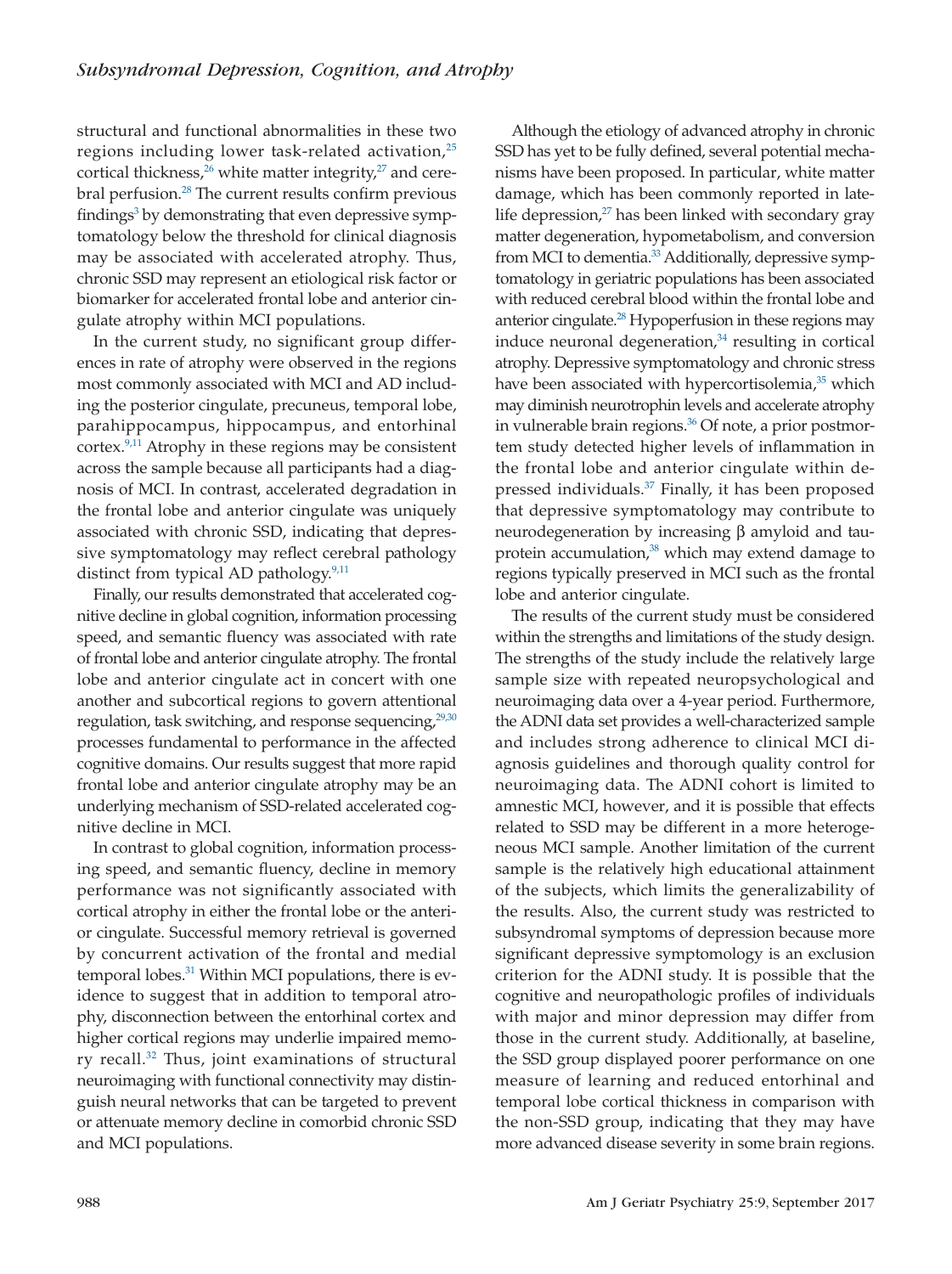Thus, future studies with longer follow-up periods should examine individuals without depressive symptoms at baseline to determine if they display a similar pattern of cortical atrophy over time. There was also a significant association between baseline frontal lobe thickness and Trail Making Test Parts A and B. Inclusion of this significant baseline correlation changed the pattern of results for Trail Making Test Part B, indicating that baseline associations between cognition and cortical thickness may exert an influence on longitudinal decline for some measures of cognition. Finally, prior studies have reported reductions in white matter integrity and cerebral perfusion in older adults with depressive symptomatolog[y.27,28](#page-10-23) Thus, future studies may benefit from incorporation of multi-modal neuroimaging techniques, including indices of white matter integrity, cerebral blood flow, and amyloid beta accumulation, in effort to more fully elucidate the neurobiological mechanisms underlying cognitive decline in MCI patient with chronic SSD.

Overall, the current study indicates that chronic SSD was associated with accelerated cognitive decline and cortical atrophy within a sample of individuals carrying an MCI diagnosis. Moreover, SSD-related accelerated decline in global cognition, information processing speed, and semantic fluency domains was associated with rate of frontal lobe and anterior cingulate atrophy. Our results suggest that individuals with chronic SSD may represent an MCI subgroup with elevated risk for cognitive deterioration and potential conversion to dementia. Thus, monitoring depressive symptoms over time, rather than at a single occurrence, may be efficacious for identifying cognitively vulnerable individuals[.39](#page-11-6) Our results also indicate that frontal lobe and anterior cingulate atrophy may be viable biomarkers for predicting further cognitive decline, underscoring the potential importance of treating SSD in effort to preserve cognition.

*Data collection and sharing for this project was funded by the Alzheimer's Disease Neuroimaging Initiative (ADNI) (National Institutes of Health grant U01 AG024904). ADNI is funded by the National Institute on Aging, the National Institute of Biomedical Imaging and Bioengineering, and through generous contributions from the following: Abbott, AstraZeneca AB, Bayer Schering Pharma AG, Bristol-Myers Squibb, Eisai Global Clinical Development, Elan Corporation, Genentech, GE Healthcare, GlaxoSmithKline, Innogenetics, Johnson and Johnson, Eli Lilly and Co,* *Medpace, Inc, Merck and Co, Inc, Novartis AG, Pfizer, Inc, F. Hoffman-La Roche, Schering-Plough, Synarc, Inc, as well as nonprofit partners the Alzheimer's Association and Alzheimer's Drug Discovery Foundation, with participation from the U.S. Food and Drug Administration. Private sector contributions to ADNI are facilitated by the Foundation for the National Institutes of Health [\(www.fnih.org\)](http://www.fnih.org). The grantee organization is the Northern California Institute for Research and Education, and the study is coordinated by the Alzheimer's Disease Cooperative Study at the University of California, San Diego. ADNI data are disseminated by the Laboratory for Neuroimaging at the University of California, Los Angeles. This research was also supported by National Institutes of Health grants P30 AG010129, K01 AG030514, and the Dana Foundation. Data analysis was supported in part by the following grant from the National Institutes of Health: R01 MH098062 and R01 MH101472.*

*Dr. Gonzales, Mr. Insel, Dr. Mattsson, Dr. Mueller, Dr. Sacuiu, and Mr. Bickford reported no biomedical financial interests or potential conflicts of interest.*

*During the past 2 years, Dr. Nelson has received lecture honoraria from Bristol Myers Squibb (Canada), Otsuka (Asia); he has been an advisor or consultant to Corcept, Genentech, Janssen, Lundbeck, Otsuka, and Sunovion; and has received research support from Avid Radiopharmaceuticals, Inc and NIMH (R01MH098062, R01MH101472).*

*Dr. Tosun has received research support from the National Institute of Mental Health (R01MH098062, R01MH101472), Avid Radiopharmaceuticals, Inc, Michael J Fox Foundation, Alzheimer's Association, and California Department of Public Health.*

*Dr. Weiner receives grant funding from the National Institutes of Health, the Department of Defense, the Alzheimer's Association, the Veterans Administration, and the California Department of Public Health. Dr. Weiner has served on the Scientific Advisory Boards for Pfizer, BOLT International, Neurotrope Bioscience, Alzheon, Inc., Alzheimer's Therapeutic Research Institute (ATRI), Eli Lilly, University of Pennsylvania's Neuroscience of Behavior Initiative, National Brain Research Centre (NBRC) (India), Dolby Family Ventures, LP, and ADNI. Dr. Weiner has provided consulting to Synarc, Pfizer, Janssen, Alzheimer's Drug Discovery Foundation (ADDF), Neurotrope Bioscience, Avid Radiopharmaceuticals, Inc, Clearview Healthcare Partners, Perceptive Informatics, Smartfish AS, Araclon, Merck, Biogen Idec, BioClinica, and Genentech. He holds stock options with Alzheon, Inc. The following entities have provided funding for Dr. Weiner's*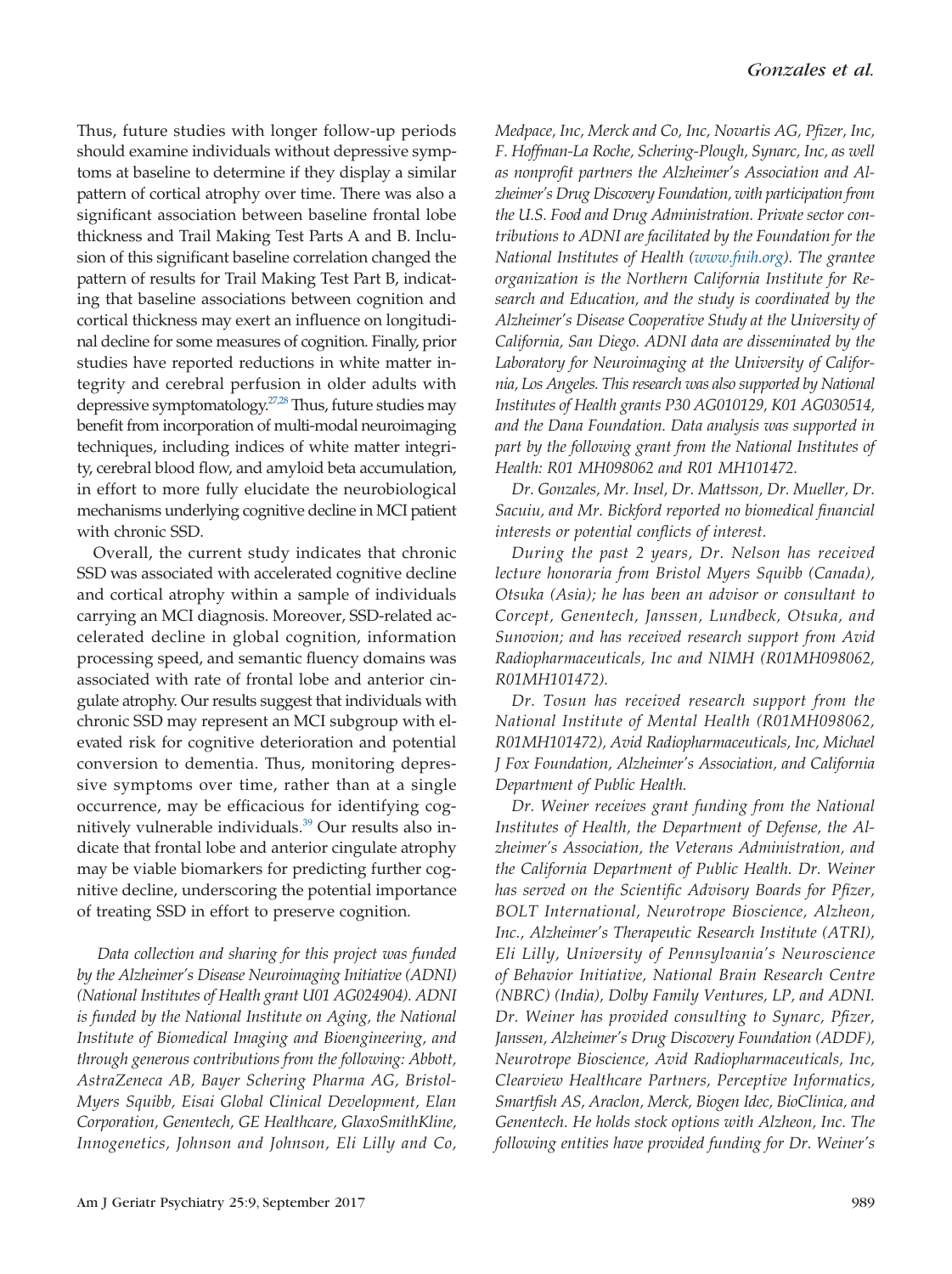*academic travel; Pfizer, Neuroscience School of Advanced Studies (NSAS), Kenes, Intl., ADRC, UCLA, UCSD; ADCS, Sanofi-Aventis Groupe, University Center Hospital, Toulouse, Araclon, AC Immune, Nutricia, Eli Lilly, New York Academy of Sciences (NYAS), National Brain Research Center, India for Johns Hopkins Medicine, Consortium for Multiple Sclerosis Centers (CMSC), Northwestern University, Fidelity Biosciences Research Initiative, University*

<span id="page-10-0"></span>1. [Albert MS,DeKosky ST,Dickson D,et al:The diagnosis of mild cog](http://refhub.elsevier.com/S1064-7481(17)30303-2/sr0010)[nitive impairment due to Alzheimer's disease: recommendations](http://refhub.elsevier.com/S1064-7481(17)30303-2/sr0010) [from the National Institute on Aging-Alzheimer's Association work](http://refhub.elsevier.com/S1064-7481(17)30303-2/sr0010)[groups on diagnostic guidelines for Alzheimer's disease.Alzheimers](http://refhub.elsevier.com/S1064-7481(17)30303-2/sr0010) [Dement 2011; 7:270–279](http://refhub.elsevier.com/S1064-7481(17)30303-2/sr0010)

- <span id="page-10-1"></span>2. [Judd LL, Rapaport MH, Paulus MP, et al: Subsyndromal symptom](http://refhub.elsevier.com/S1064-7481(17)30303-2/sr0015)[atic depression: a new mood disorder? J Clin Psychiatry 1994;](http://refhub.elsevier.com/S1064-7481(17)30303-2/sr0015) [55\(suppl\):18–28](http://refhub.elsevier.com/S1064-7481(17)30303-2/sr0015)
- <span id="page-10-2"></span>3. [Sacuiu S, Insel PS, Mueller S, et al: Chronic depressive symptom](http://refhub.elsevier.com/S1064-7481(17)30303-2/sr0020)[atology in mild cognitive impairment is associated with frontal](http://refhub.elsevier.com/S1064-7481(17)30303-2/sr0020) [atrophy rate which hastens conversion to Alzheimer dementia.](http://refhub.elsevier.com/S1064-7481(17)30303-2/sr0020) [Am J Geriatr Psychiatry 2016; 24:126–135](http://refhub.elsevier.com/S1064-7481(17)30303-2/sr0020)
- <span id="page-10-3"></span>4. [Steffens DC: Depressive symptoms and mild cognitive impair](http://refhub.elsevier.com/S1064-7481(17)30303-2/sr0025)[ment in the elderly:an ominous combination.Biol Psychiatry 2012;](http://refhub.elsevier.com/S1064-7481(17)30303-2/sr0025) [71:762–764](http://refhub.elsevier.com/S1064-7481(17)30303-2/sr0025)
- <span id="page-10-4"></span>5. [Mackin RS, Insel P, Aisen PS, et al: Longitudinal stability](http://refhub.elsevier.com/S1064-7481(17)30303-2/sr0030) [of subsyndromal symptoms of depression in individuals with](http://refhub.elsevier.com/S1064-7481(17)30303-2/sr0030) [mild cognitive impairment: relationship to conversion to](http://refhub.elsevier.com/S1064-7481(17)30303-2/sr0030) [dementia after 3 years. Int J Geriatr Psychiatry 2012; 27:355–](http://refhub.elsevier.com/S1064-7481(17)30303-2/sr0030) [363](http://refhub.elsevier.com/S1064-7481(17)30303-2/sr0030)
- <span id="page-10-5"></span>6. [Gabryelewicz T, Styczynska M, Luczywek E, et al: The rate of](http://refhub.elsevier.com/S1064-7481(17)30303-2/sr0035) [conversion of mild cognitive impairment to dementia: predic](http://refhub.elsevier.com/S1064-7481(17)30303-2/sr0035)[tive role of depression. Int J Geriatr Psychiatry 2007; 22:563–](http://refhub.elsevier.com/S1064-7481(17)30303-2/sr0035) [567](http://refhub.elsevier.com/S1064-7481(17)30303-2/sr0035)
- 7. [Royall DR, Palmer RF: Alzheimer's disease pathology does not](http://refhub.elsevier.com/S1064-7481(17)30303-2/sr0040) [mediate the association between depressive symptoms and sub](http://refhub.elsevier.com/S1064-7481(17)30303-2/sr0040)[sequent cognitive decline. Alzheimers Dement 2013; 9:318–](http://refhub.elsevier.com/S1064-7481(17)30303-2/sr0040) [325](http://refhub.elsevier.com/S1064-7481(17)30303-2/sr0040)
- <span id="page-10-6"></span>8. [Lee GJ, Lu PH, Hua X, et al: Depressive symptoms in mild cogni](http://refhub.elsevier.com/S1064-7481(17)30303-2/sr0045)[tive impairment predict greater atrophy in Alzheimer's disease–](http://refhub.elsevier.com/S1064-7481(17)30303-2/sr0045) [related regions. Biol Psychiatry 2012; 71:814–821](http://refhub.elsevier.com/S1064-7481(17)30303-2/sr0045)
- <span id="page-10-7"></span>9. [Petersen RC,Jack CR Jr:Imaging and biomarkers in early Alzheim](http://refhub.elsevier.com/S1064-7481(17)30303-2/sr0050)[er's disease and mild cognitive impairment. Clin Pharmacol Ther](http://refhub.elsevier.com/S1064-7481(17)30303-2/sr0050) [2009; 86:438–441](http://refhub.elsevier.com/S1064-7481(17)30303-2/sr0050)
- <span id="page-10-8"></span>10. [Bora E, Harrison BJ, Davey CG, et al: Meta-analysis of volumetric](http://refhub.elsevier.com/S1064-7481(17)30303-2/sr0055) [abnormalities in cortico-striatal-pallidal-thalamic circuits in major](http://refhub.elsevier.com/S1064-7481(17)30303-2/sr0055) [depressive disorder. Psychol Med 2012; 42:671–681](http://refhub.elsevier.com/S1064-7481(17)30303-2/sr0055)
- 11. [Apostolova LG, Thompson PM: Mapping progressive brain struc](http://refhub.elsevier.com/S1064-7481(17)30303-2/sr0060)[tural changes in early Alzheimer's disease and mild cognitive](http://refhub.elsevier.com/S1064-7481(17)30303-2/sr0060) [impairment. Neuropsychologia 2008; 46:1597–1612](http://refhub.elsevier.com/S1064-7481(17)30303-2/sr0060)
- <span id="page-10-9"></span>12. [Wechsler D: Manual for the Wechsler Memory Scale–Revised. San](http://refhub.elsevier.com/S1064-7481(17)30303-2/sr0065) [Antonio, TX: The Psychological Corporation, 1987](http://refhub.elsevier.com/S1064-7481(17)30303-2/sr0065)
- <span id="page-10-10"></span>13. [Kaufer DI, Cummings JL, Ketchel P, et al: Validation of the NPI-Q,](http://refhub.elsevier.com/S1064-7481(17)30303-2/sr0070) [a brief clinical form of the Neuropsychiatric Inventory. J Neuro](http://refhub.elsevier.com/S1064-7481(17)30303-2/sr0070)[psychiatry Clin Neurosci 2000; 12:233–239](http://refhub.elsevier.com/S1064-7481(17)30303-2/sr0070)
- <span id="page-10-11"></span>14. [Buysse DJ, Cheng Y, Germain A, et al: Night-to-night sleep vari](http://refhub.elsevier.com/S1064-7481(17)30303-2/sr0075)[ability in older adults with and without chronic insomnia. Sleep](http://refhub.elsevier.com/S1064-7481(17)30303-2/sr0075) [Med 2010; 11:56–64](http://refhub.elsevier.com/S1064-7481(17)30303-2/sr0075)
- <span id="page-10-12"></span>15. [Rosen WG, Mohs RC, Davis KL: A new rating scale for Alzheim](http://refhub.elsevier.com/S1064-7481(17)30303-2/sr0080)[er's disease. Am J Psychiatry 1984; 141:1356–1364](http://refhub.elsevier.com/S1064-7481(17)30303-2/sr0080)

*of Pennsylvania, The Alzheimer's Association, Merck, ADPD, Alzheimer's Drug Discovery Foundation (ADDF), Tokyo University, Kyoto University, Weill-Cornell University, Rockefeller University, Memorial Sloan-Kettering Cancer Center, and Biogen Idec.*

*During the past 2 years, Dr. Mackin has received research support from The National Institute of Mental Health, Johnson and Johnson, and Avid Radiopharmaceuticals, Inc.*

#### **References**

- <span id="page-10-13"></span>16. [Reitan RM, Wolfson D: The Halstead–Reitan Neuropsychological](http://refhub.elsevier.com/S1064-7481(17)30303-2/sr0085) [Test Battery: Theory and Clinical Interpretation. 2nd ed. Tucson,](http://refhub.elsevier.com/S1064-7481(17)30303-2/sr0085) [AZ: Neuropsychology Press, 1983](http://refhub.elsevier.com/S1064-7481(17)30303-2/sr0085)
- <span id="page-10-14"></span>17. [Wechsler D:Wechsler Adult Intelligence Scale–Revised.San Antonio,](http://refhub.elsevier.com/S1064-7481(17)30303-2/sr0090) [TX: Psychological Corporation, 1981](http://refhub.elsevier.com/S1064-7481(17)30303-2/sr0090)
- <span id="page-10-15"></span>18. [Morris J, Heyman A, Mohs R, et al: The consortium to establish a](http://refhub.elsevier.com/S1064-7481(17)30303-2/sr0095) [registry for Alzheimer's disease \(CERAD\): I. Clinical and neuro](http://refhub.elsevier.com/S1064-7481(17)30303-2/sr0095)[psychological assessment of Alzheimer's disease.Neurology 1989;](http://refhub.elsevier.com/S1064-7481(17)30303-2/sr0095) [39:1159–1165](http://refhub.elsevier.com/S1064-7481(17)30303-2/sr0095)
- <span id="page-10-16"></span>19. [Kaplan E, Goodglass H, Weintraub S: Boston Naming Test–](http://refhub.elsevier.com/S1064-7481(17)30303-2/sr0100) [Revised. Philadelphia, PA: Lea & Febiger, 1983](http://refhub.elsevier.com/S1064-7481(17)30303-2/sr0100)
- <span id="page-10-17"></span>20. [Jack CR, Bernstein MA, Fox NC, et al: The Alzheimer's disease](http://refhub.elsevier.com/S1064-7481(17)30303-2/sr0105) [neuroimaging initiative \(ADNI\):MRI methods.J Magn Reson Imaging](http://refhub.elsevier.com/S1064-7481(17)30303-2/sr0105) [2008; 27:685–691](http://refhub.elsevier.com/S1064-7481(17)30303-2/sr0105)
- <span id="page-10-18"></span>21. [Fischl B, Salat DH, Busa E, et al: Whole brain segmentation:](http://refhub.elsevier.com/S1064-7481(17)30303-2/sr0110) [automated labeling of neuroanatomical structures in the human](http://refhub.elsevier.com/S1064-7481(17)30303-2/sr0110) [brain. Neuron 2002; 33:341–355](http://refhub.elsevier.com/S1064-7481(17)30303-2/sr0110)
- 22. [Reuter M, Schmansky NJ, Rosas HD, et al: Within-subject tem](http://refhub.elsevier.com/S1064-7481(17)30303-2/sr0115)[plate estimation for unbiased longitudinal image analysis.](http://refhub.elsevier.com/S1064-7481(17)30303-2/sr0115) [Neuroimage 2012; 61:1402–1418](http://refhub.elsevier.com/S1064-7481(17)30303-2/sr0115)
- <span id="page-10-19"></span>23. [McCullagh CD, Craig D, McIlroy SP, et al: Risk factors for demen](http://refhub.elsevier.com/S1064-7481(17)30303-2/sr0120)[tia. Adv Psychiatr Treat 2001; 7:24–31](http://refhub.elsevier.com/S1064-7481(17)30303-2/sr0120)
- <span id="page-10-20"></span>24. [Herrmann LL, Goodwin GM, Ebmeier KP: The cognitive neuro](http://refhub.elsevier.com/S1064-7481(17)30303-2/sr0125)[psychology of depression in the elderly.Psychol Med 2007;37:1693–](http://refhub.elsevier.com/S1064-7481(17)30303-2/sr0125) [1702](http://refhub.elsevier.com/S1064-7481(17)30303-2/sr0125)
- <span id="page-10-21"></span>25. [Aizenstein HJ, Butters MA, Wu M, et al: Altered functioning of](http://refhub.elsevier.com/S1064-7481(17)30303-2/sr0130) [the executive control circuit in late-life depression: episodic and](http://refhub.elsevier.com/S1064-7481(17)30303-2/sr0130) [persistent phenomena. Am J Geriatr Psychiatry 2009; 17:30–](http://refhub.elsevier.com/S1064-7481(17)30303-2/sr0130) [42](http://refhub.elsevier.com/S1064-7481(17)30303-2/sr0130)
- <span id="page-10-22"></span>26. [Mackin RS, Tosun D, Mueller SG, et al: Patterns of reduced corti](http://refhub.elsevier.com/S1064-7481(17)30303-2/sr0135)[cal thickness in late-life depression and relationship to](http://refhub.elsevier.com/S1064-7481(17)30303-2/sr0135) [psychotherapeutic response.Am J Geriatr Psychiatry 2013;21:794–](http://refhub.elsevier.com/S1064-7481(17)30303-2/sr0135) [802](http://refhub.elsevier.com/S1064-7481(17)30303-2/sr0135)
- <span id="page-10-23"></span>27. [Bae JN, MacFall JR, Krishnan KRR, et al: Dorsolateral prefrontal](http://refhub.elsevier.com/S1064-7481(17)30303-2/sr0140) [cortex and anterior cingulate cortex white matter alterations in](http://refhub.elsevier.com/S1064-7481(17)30303-2/sr0140) [late-life depression. Biol Psychiatry 2006; 60:1356–1363](http://refhub.elsevier.com/S1064-7481(17)30303-2/sr0140)
- <span id="page-10-24"></span>28. [Ishizaki J, Yamamoto H, Takahashi T, et al: Changes in regional ce](http://refhub.elsevier.com/S1064-7481(17)30303-2/sr0145)[rebral blood flow following antidepressant treatment in late-life](http://refhub.elsevier.com/S1064-7481(17)30303-2/sr0145) [depression. Int J Geriatr Psychiatry 2008; 23:805–811](http://refhub.elsevier.com/S1064-7481(17)30303-2/sr0145)
- <span id="page-10-25"></span>29. [Badre D: Cognitive control, hierarchy, and the rostro-caudal orga](http://refhub.elsevier.com/S1064-7481(17)30303-2/sr0150)[nization of the frontal lobes. Trends Cogn Sci 2008; 12:193–200](http://refhub.elsevier.com/S1064-7481(17)30303-2/sr0150)
- 30. [Botvinick MM, Braver TS, Barch DM, et al: Conflict monitoring and](http://refhub.elsevier.com/S1064-7481(17)30303-2/sr0155) [cognitive control. Psychol Rev 2001; 108:624–652](http://refhub.elsevier.com/S1064-7481(17)30303-2/sr0155)
- <span id="page-10-26"></span>31. [Cabeza R, Nyberg L: Neural bases of learning and memory: func](http://refhub.elsevier.com/S1064-7481(17)30303-2/sr0160)[tional neuroimaging evidence. Curr Opin Neurol 2000; 13:415–](http://refhub.elsevier.com/S1064-7481(17)30303-2/sr0160) [421](http://refhub.elsevier.com/S1064-7481(17)30303-2/sr0160)
- <span id="page-10-27"></span>32. [Stoub TR, Stebbins GT, Leurgans S, et al: Hippocampal disconnec](http://refhub.elsevier.com/S1064-7481(17)30303-2/sr0165)[tion contributes to memory dysfunction in individuals at risk for](http://refhub.elsevier.com/S1064-7481(17)30303-2/sr0165) [Alzheimer's disease. Proc Natl Acad Sci USA 2006; 103:10041–](http://refhub.elsevier.com/S1064-7481(17)30303-2/sr0165) [10045](http://refhub.elsevier.com/S1064-7481(17)30303-2/sr0165)